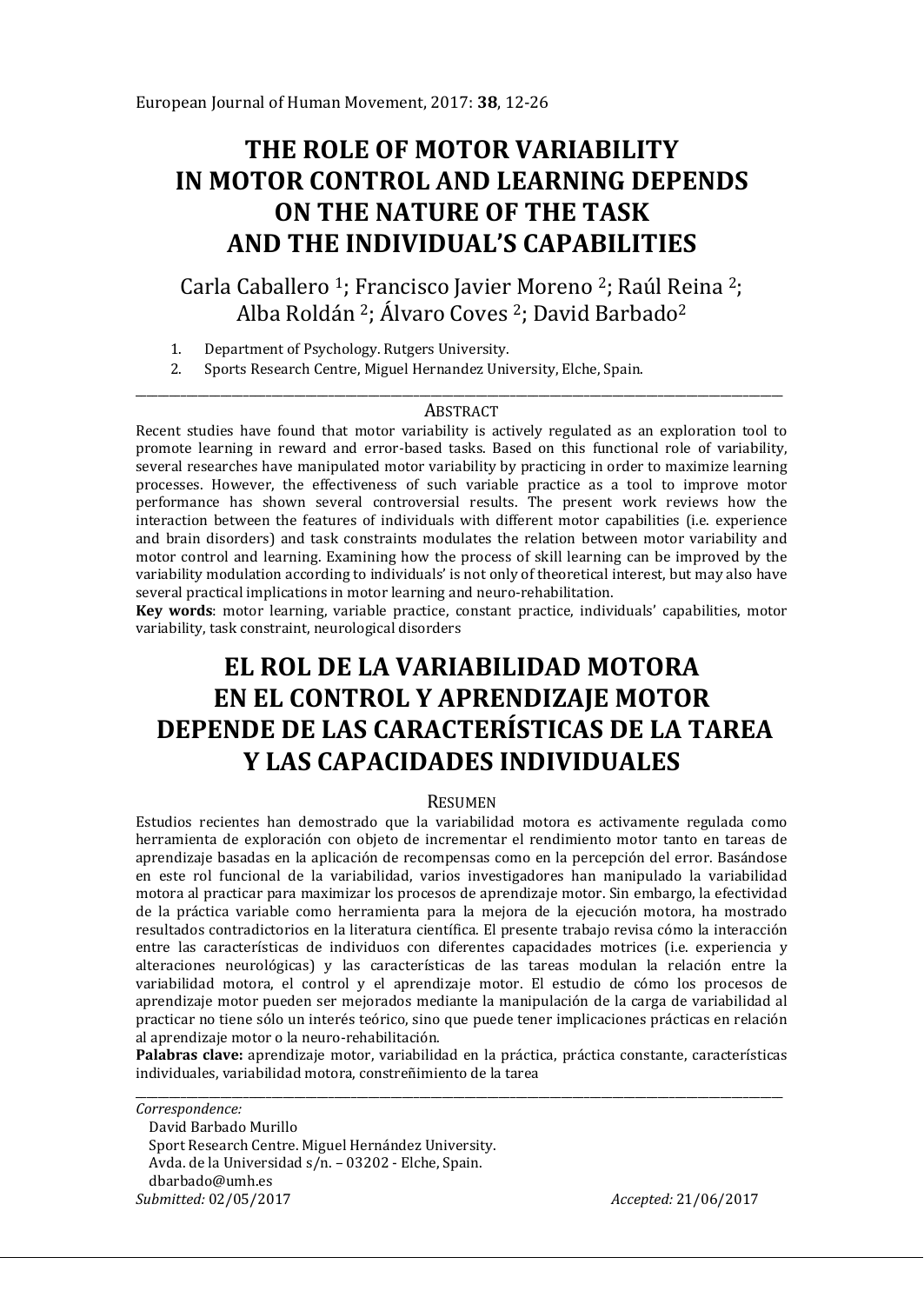#### **INTRODUCTION**

## *Motor variability as a functional feature of the motor system and its relationship with performance and the ability to adapt.*

Motor variability has been traditionally interpreted as an error of the system. This "error" is mainly related to the mechanisms involved in the muscle contractions needed to run a motor program, introducing noise (variability) and movement inaccuracy. That is why motor variability has been used to classify skill level (Churchland, Afshar, & Shenoy, 2006; Harris & Wolpert, 1998; Osborne, Lisberger, & Bialek, 2005; Reina, Sarabia, Yanci, Garcia-Vaquero, & Campayo-Piernas, 2015; R. A. Schmidt, Zelaznik, Hawkins, Frank, & Quinn, 1979; Shmuelof, Krakauer, & Mazzoni, 2012). However, in literature, it has also been underlined that human movement variations could provide useful information about the characteristics of individual's motor control and the capability to adapt (Barbado, Sabido, Vera-Garcia, Gusi, & Moreno, 2012; Caballero, Barbado, & Moreno, 2015; Manor et al., 2010; Wu, Miyamoto, Gonzalez Castro, Olveczky, & Smith, 2014). From this perspective, it is suggested that the central nervous system (CNS) regulates motor variability in order to ease the exploration of the large number of possible configurations offered by the many motor system degrees of freedom (DOF) that can lead to a desired solution (Barbado et al., 2012; Davids, Glazier, Araujo, & Bartlett, 2003; Wu et al., 2014).

This latter functional perspective of motor variability is not in opposition to the traditional role of variability in human movement control. There are two different interpretations of motor variability related to two variability dimensions: magnitude and structure (Caballero, Barbado, & Moreno, 2014; Stergiou, Harbourne, & Cavanaugh, 2006). In order to address the assessment of both dimensions, the use of different tools, such as linear and nonlinear tools, is required. Nevertheless, the choice of the most appropriate tools to assess motor variability remains controversial (Caballero et al., 2014; Goldberger, Peng, & Lipsitz, 2002; Stergiou & Decker, 2011). Nowadays, it is fully accepted that the assessment of both dimensions might help to identify the underlying process of human motor control in different tasks and in individuals with different capabilities (Goldberger et al., 2002; Stergiou & Decker, 2011).

Recent studies have evidenced the relationship between motor variability with performance and learning processes. Some researchers have found that higher magnitude of variability is related to a better performance (Bauer & Schöllhorn, 1997) and faster learning (Wu et al., 2014). Other works, in which the structure of variability has been analyzed, suggest that variability structures with higher degrees of irregularity and less auto-correlated are positively linked with better performance (Caballero, Barbado, Davids, &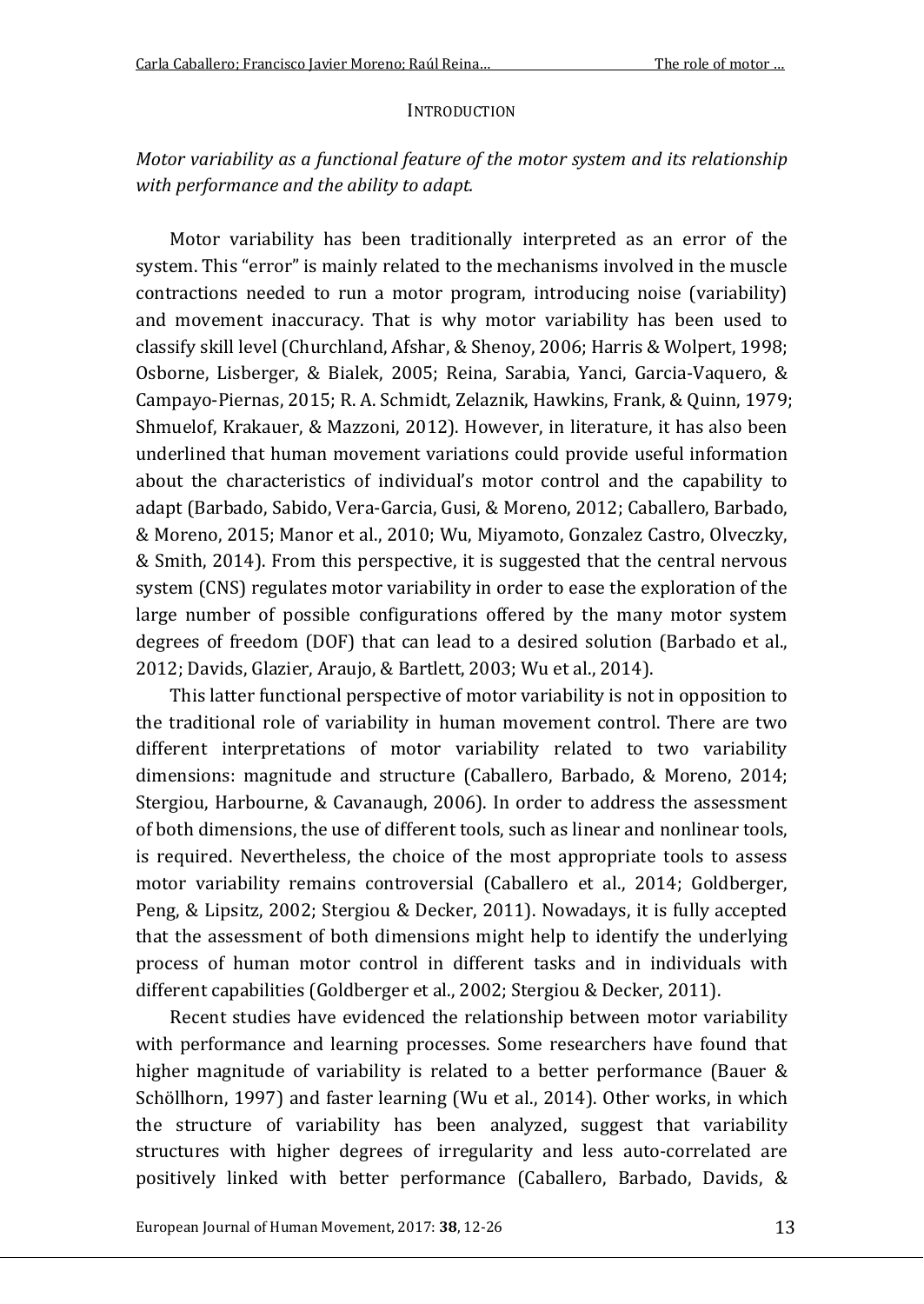Moreno, 2016; Caballero et al., 2015; Duarte & Sternad, 2008; Stins, Michielsen, Roerdink, & Beek, 2009), adaptation ability (Barbado et al., 2012; Manor et al., 2010; Zhou et al., 2013) and faster learning (Barbado, Caballero, Moreside, Vera-García, & Moreno, 2017). All these findings support that movement variability is a functional tool of the CNS because it helps individuals to adapt their behaviors to environmental changes (Davids, Bennett, & Newell, 2006; Davids et al., 2003; Renart & Machens, 2014; Riley & Turvey, 2002). As it was stated in the past decade by Davids et al. (2003)*"variability has a functional role in helping individuals adapt to ever-changing constraints imposed on them by environmental, anatomical and physiological changes due to disease, illness, injury and aging"* (p. 251). It may be noted that the functional role of motor variability is not an unmodifiable property of the human system; conversely, it may be actively regulated by the CNS to promote learning (Churchland et al., 2006; Mandelblat-Cerf, Paz, & Vaadia, 2009; Sober, Wohlgemuth, & Brainard, 2008). Recent works in songbirds have found that the neural circuits involved in motor variability promote learning by directing the exploration of motor output space (Andalman & Fee, 2009; Warren, Tumer, Charlesworth, & Brainard, 2011) confirming that variability seems to be regulated and indeed amplified in the nervous system to improve learning processes (Wu et al., 2014).

However, the relationship between variability and motor control remains controversial and it is not one-way, but it seems to depend on: i) the nature of the intrinsic dynamics of the system, and ii) the task constraints (Caballero et al., 2016), which determines the skill progress (Barbado et al., 2017). In this instance, we will focus on the intrinsic characteristics of the individual, like the skill level of the participant, its capabilities or even its intentions, and how it seems to have an effect on variability dynamics and its relation with the performance and the learning process (Borg & Laxaback, 2010; Van Orden, Holden, & Turvey, 2003; Washburn, Coey, Romero, Malone, & Richardson, 2015). Nevertheless, specific task constraints must also be taken into account due to the fact that individual characteristics are environmental dependent. For example, changes in task constraints might lead to an increase or a reduction in the number of motor configurations available, affecting the motor variability dynamics during performance (Caballero et al., 2016; Davids et al., 2003; Newell & Vaillancourt, 2001).

One example of the interconnection between intrinsic and extrinsic constraints, and its effect on the motor variability, would be the learning stages, which may depend on the experience of the learner or the novelty/difficulty of the task. Previous findings indicated the need for high-variability when exploration is required to learn a novel task, but low-variability improves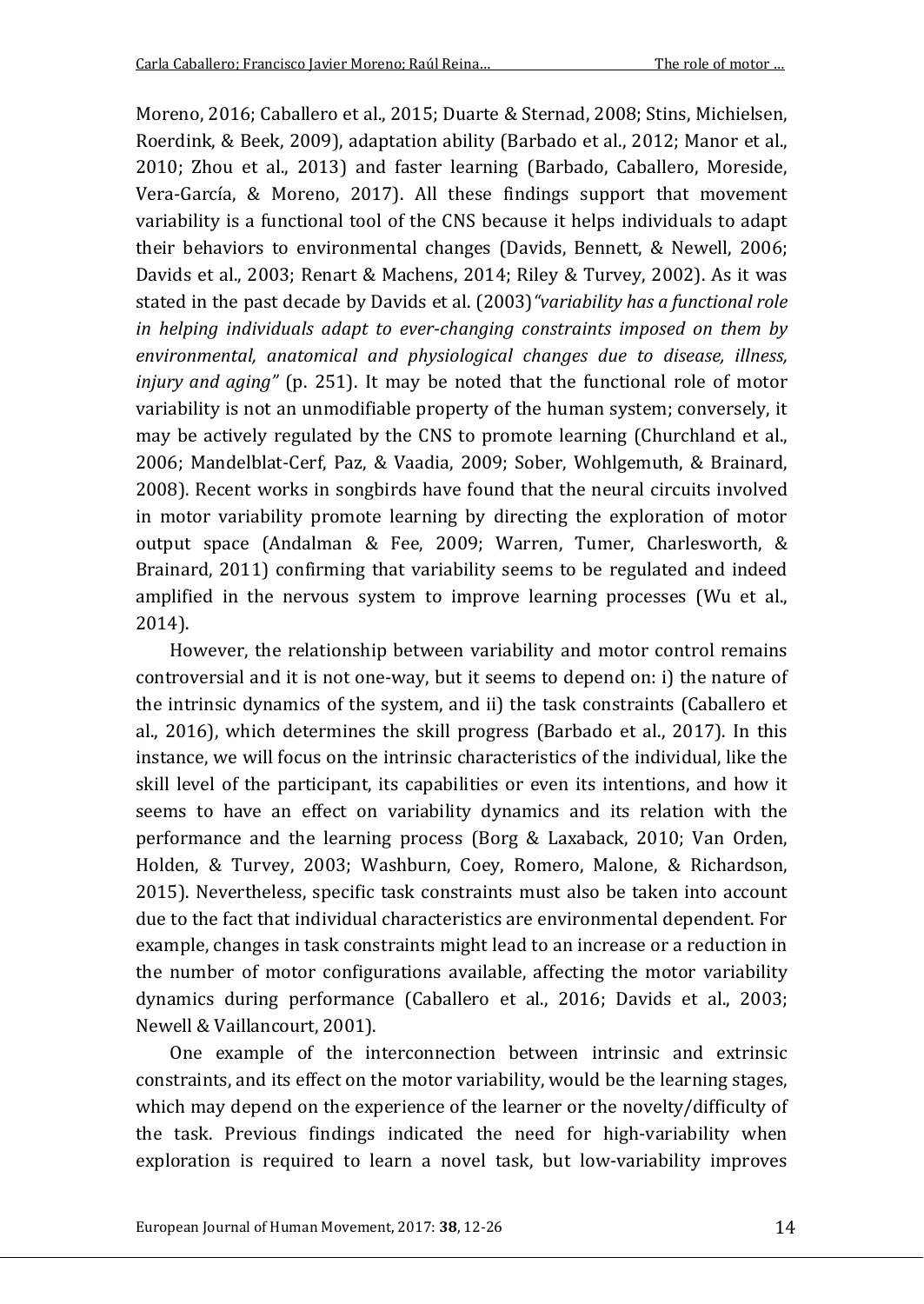performance when exploiting a viable solution (Woolley & Doupe, 2008; Wu et al., 2014).

In the present work, it is proposed to review how different motor capabilities of individuals and their interaction with task constraints can modulate the relation between motor variability and motor control and learning. Understanding this relationship is a significant step to be able to move forward and manipulate motor variability to improve performance and learning.

### *Variable practice as a useful tool to enhance learning processes.*

As it has been mentioned above, motor variability has been associated with functional adaptive behaviors (Davids et al., 2006; Davids et al., 2003; Renart & Machens, 2014; Riley & Turvey, 2002) and higher learning rate (Barbado et al., 2017; Manor et al., 2010; Zhou et al., 2013). Therefore, it would be reasonable to think that an increased variability in the motor system could drive the emergence of exploratory behaviors, which involve a better ability to adapt and, as a result, it would promote faster learning rate. Years ago, this idea was suggested, under the schema theory R. A. Schmidt (1975), who proposed that variable practice facilitates the development of rules about motor behavior, acquiring a flexible schema, which is able to adapt to a continuously changing environment. Although the schema theory postulates that variable practice would be beneficial for all tasks, Gentile's model (1972) stipulated that close skills require consistency because fixation of movement is necessary (Eidson & Stadulis, 1991), suggesting that constant practice would lead to better results during learning. Thus, variable practice would not be appropriate to promote faster learning during tasks such as archery, in which the environment is highly predictable and the motor behavior can be planned (Lee, Magill, & Weeks, 1985; Shapiro, Schmidt, Kelso, & Clark, 1982; Van Rossum, 1990). In this kind of task, constant practice would allow to stabilize the motor pattern reducing motor "noise" caused by stochastic neuromuscular function (Churchland et al., 2006; Harris & Wolpert, 1998; Osborne et al., 2005; R. A. Schmidt et al., 1979; Shmuelof et al., 2012) and, thus, increase task performance. However, in a certain sense, the division of tasks in "open" or "closed" may be arbitrary. No environment is entirely predictable and, even in the most stable situations, no equal actions are possible because the motor behavior is produced by the nervous system, which is inherently noisy (Dhawale, Smith, & Olveczky, 2017; Faisal, Selen, & Wolpert, 2008; Renart & Machens, 2014; Stein, Gossen, & Jones, 2005). Based on this assumption, it is reasonable to think that variable practice could also be useful for learning closed skills, in which all the conditions are always (or seems to be) the same. Variability induced by practice would allow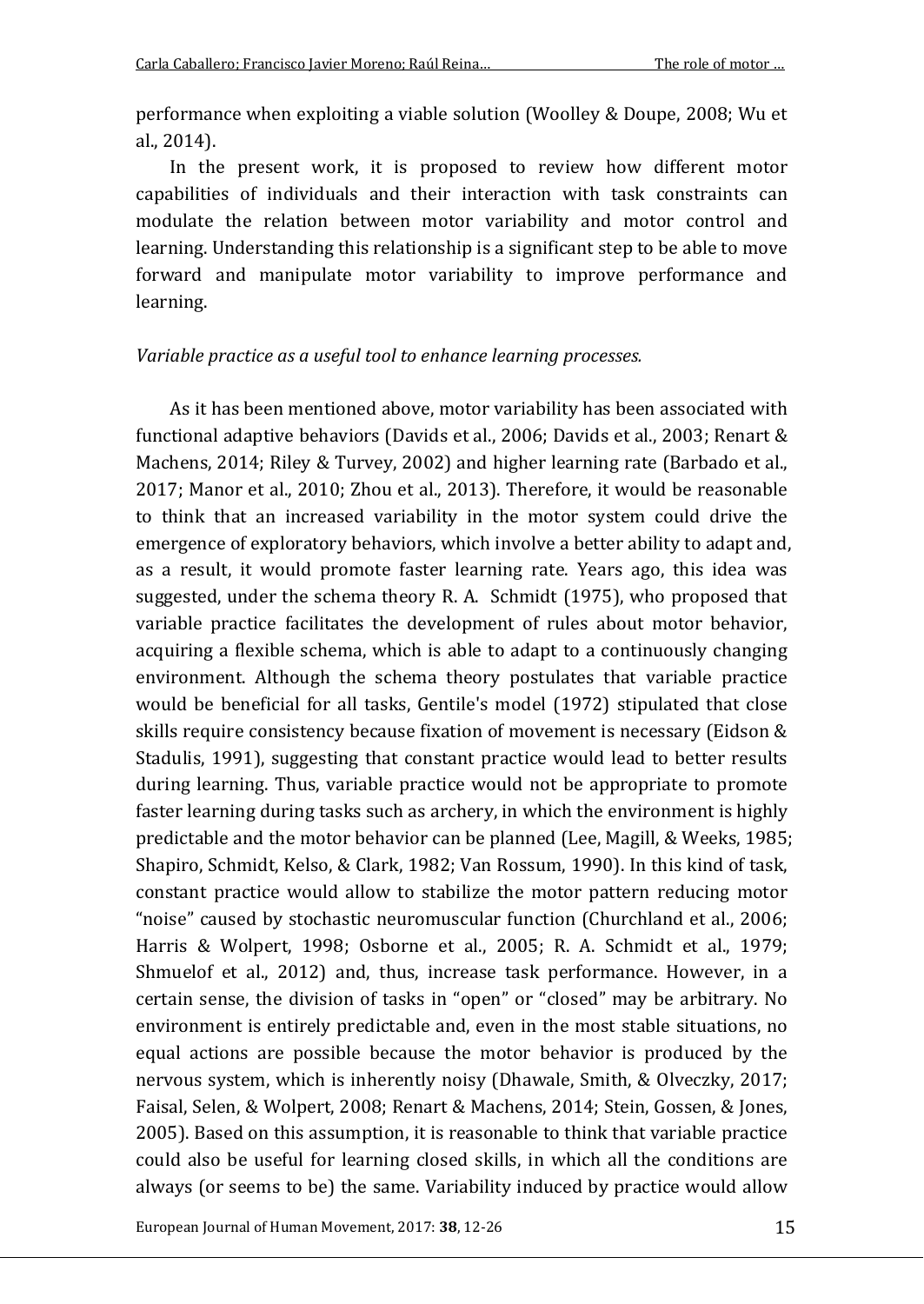the individual to adjust their motor behavior to the changes caused by environment-individual interaction.

Findings from recent studies support that practicing under variable conditions in different close skills (i.e. tennis serve or hurdling) improve task performance in higher extent than constant practice (Hernandez-Davo, Urban, Sarabia, Juan-Recio, & Moreno, 2014; Menayo, Moreno, Fuentes, Reina, & Damas, 2012 ; Savelsbergh, Kamper, Rabius, De Koning, & Schöllhorn, 2010; Schollhorn, Beckmann, & Davids, 2010; Schöllhorn, Beckmann, Janssen, & Drepper, 2010). These results support the idea that variable practice challenges the apprentice with a variety of movements that cover a whole range of possible motor solutions for a specific task, which could be modulated by the learner, even when the task conditions apparently stay unchanged (Moreno & Ordoño, 2015). However, scientific literature has also shown opposite results that question the utility of variable practice for closed skill learning. Some studies have found that constant practice shows better (Edwards & Hodges, 2012; Shea, Lai, Wright, Immink, & Black, 2001; Zipp & Gentile, 2010) or similar results (Elfaqir, 1982; Johnson & McCabe, 1982; Pigott & Shapiro, 1984; Wrisberg & Mead, 1981, 1983) than variable practice in this type of skills.

These controversy results lead us to consider what the possible causes are. As it was mentioned in the previous section, the individual's characteristics and the task constraints may modulate the role of motor variability during learning. Therefore, it is reasonable to believe that they also affect the functionality of variable practice as a tool to optimize learning rate.

## *The benefits of the variable practice depends on the task constraints and individuals features.*

In the acquisition and development of a skill, a learner passes through different levels of proficiency until becoming an expert. To achieve this aim, coaches and teachers do not apply a similar practice schedule during the different learning stages but, in fact, they do modify the training conditions, such as *practice load* according to learner's individualities. As previous authors have stated (Garcia-Herrero, Sabido, Barbado, Martinez, & Moreno, 2016; Moreno & Ordoño, 2015) motor variability is an unavoidable property of all biological systems which is not fully possible to eliminate. Thus, constant practice does not exist. Conversely, all kind of practice induces, more or less, motor variability according to the individuals' features. Therefore, the effectiveness of a practice schedule may probably be related to the amount of intrinsic motor variability that the practice induces on each individual rather than the practice features themselves. This reasoning would explain why some authors have found higher performance improvement in a novice after variable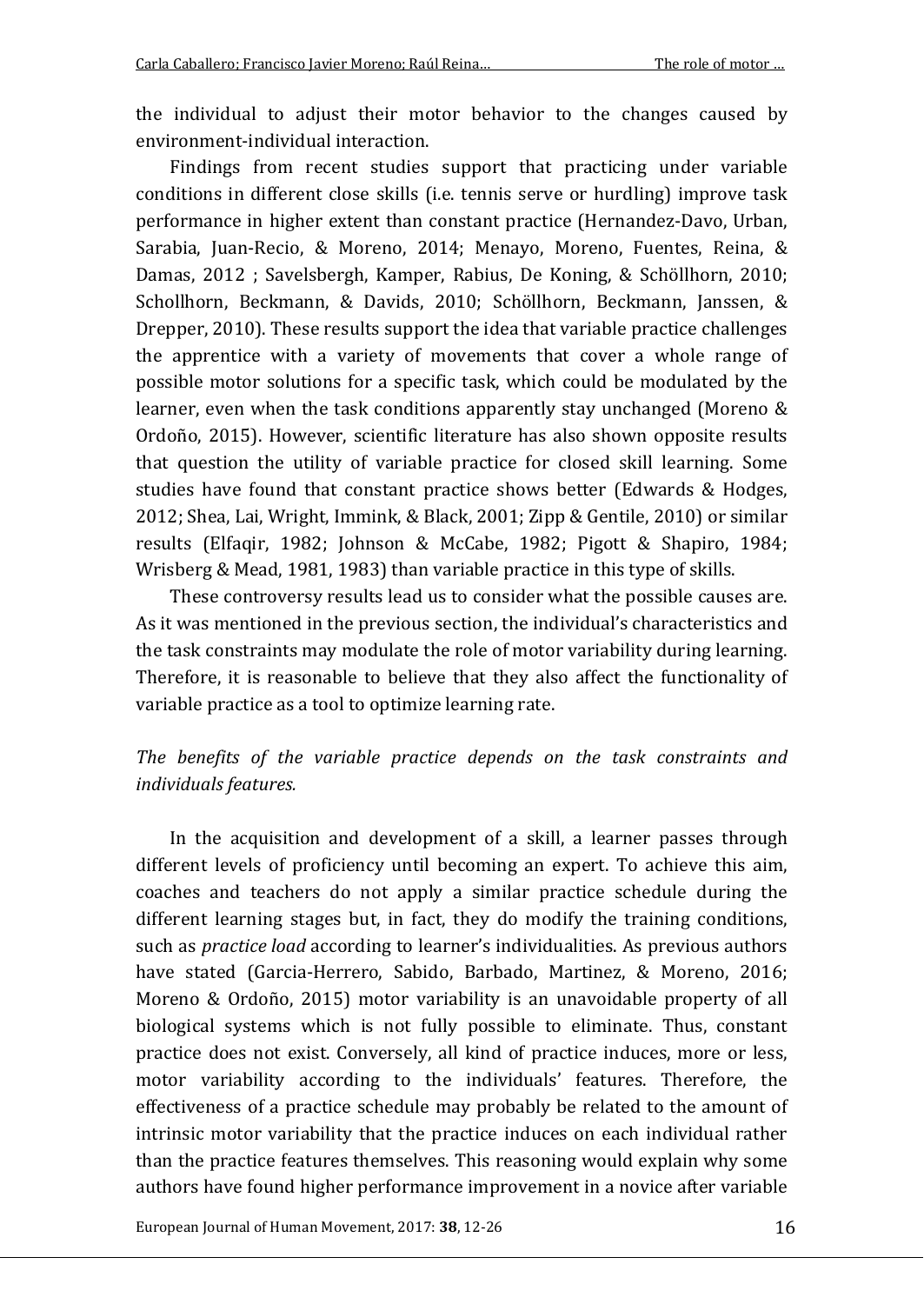practice than a constant one (Douvis, 2005; Kerr & Booth, 1978; Wulf, 1991) while, as it has been showed above, other ones found opposite results (Garcia-Herrero et al., 2016). Owing this fact, *load of variability* should be one of the relevant aspects to be modulated to optimize learning processes. In fact, there are some evidences which suggest that variable and constant practices have a differential effect on learning, depending of the individuals' characteristics (Garcia-Herrero et al., 2016). However, to the best of our knowledge, there is limited evidence about studies analyzing the effects of the different *load of variability* (Moreno, Peláez, Urbán, & Reina, 2011).

Some studies have shown that, during the learning of accuracy manual tasks, adults benefited from variable practice while children did not (Lee et al., 1985; Shapiro et al., 1982). These results seem to be similar with those observed in a meta-analysis about the differential effect of contextual interference (randomized and blocked practice) on adult and child individuals (Brady, 2004). This meta-analysis showed that higher levels of variable practice condition (randomized) promotes higher learning rates in adults than blocked practice, but not in children. Authors like Wulf and Schmidt (1994) pointed out that random practice might produce an excessive variability response in child, hindering the development of a stable motor solution to achieve the task demands. Analogous findings have been observed comparing expert and novice with similar ages. Garcia-Herrero et al. (2016) showed that expert handball players only improved their overarm throwing accuracy under variable practice whilst novices displayed greater improvements practicing under constant conditions. These authors suggest that higher skilled individuals exploit their current knowledge rather than explore for a new motor solution, so it is necessary to enhance their motor variability in order to promote exploratory strategies (Barbado et al., 2017) which allows them to refine their motor behavior according to changes in external and/or internal constraints (Seifert, Button, & Davids, 2013). Conversely, a novice typically displays an inherent variability that facilitates the exploration for a more stable and efficient motor solutions (Barbado et al., 2017; Garcia-Herrero et al., 2016; Ranganathan & Newell, 2013). Thus, enhanced levels of variable practice would be counterproductive in less skilled individuals because it would induce excessive motor configurations according to the novice capabilities, delaying the choice of the most appropriate of them to accomplish the task requirements (Wulf & Schmidt, 1994). Based on these results, it should be necessary to apply an individualized load of variability in practice according to individual features. However, to the best of the authors knowledge, only one study has tested this hypothesis (Moreno et al., 2011). These authors applied different *load of variability* in practice in a novel throwing skill finding that intermediate levels of variability showed the best accuracy improvement, compared with higher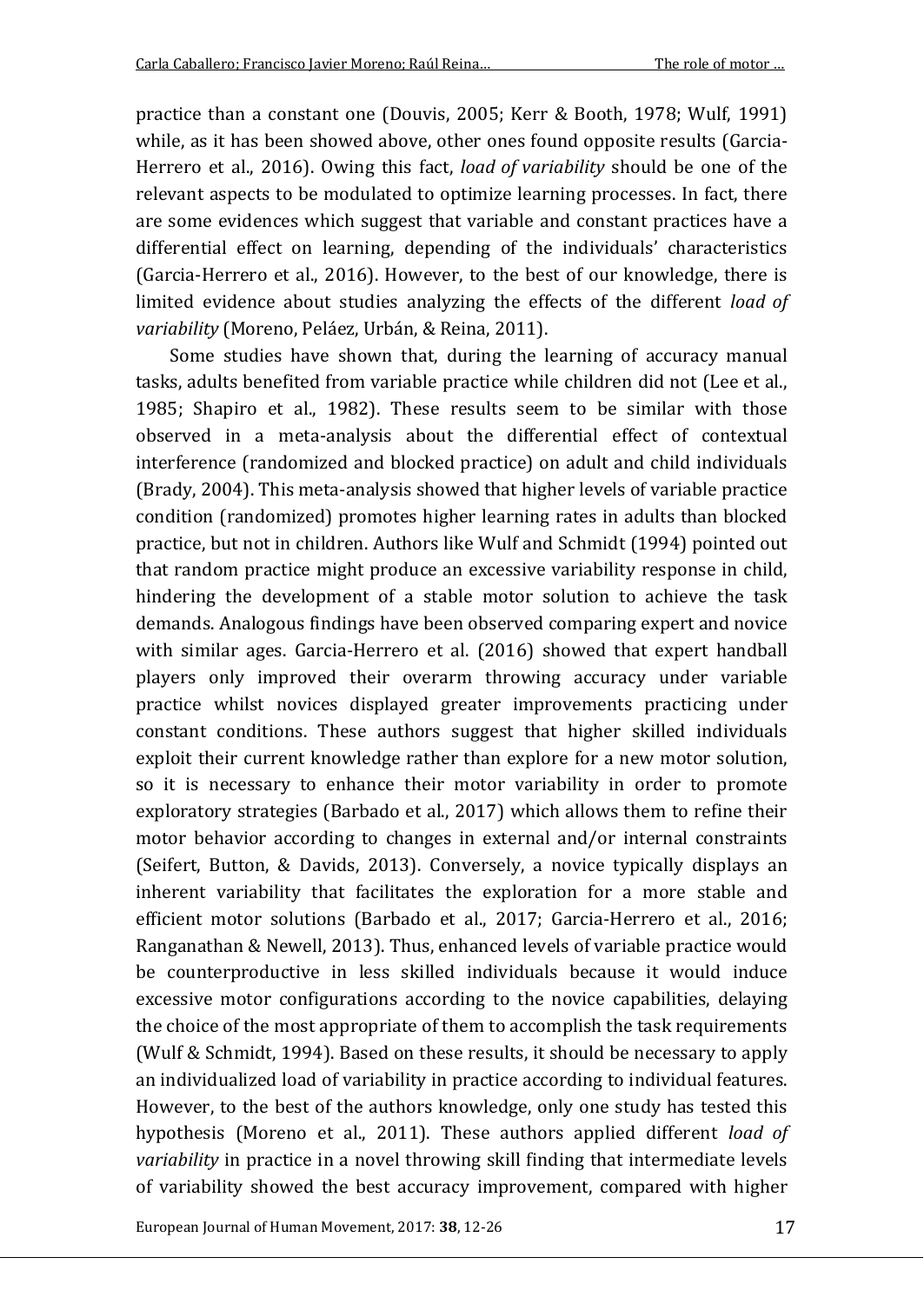and lower levels of practice variability. According to the results, we postulate that it could be an optimal amount of variability to optimize the learning process according to learner characteristics.

Multiple individuals' characteristics could modulate the efficiency of variable practice on motor learning. The learner's level in performing a skill may be influenced by different individuals' capabilities, not only the experience. For example, researchers have examined the effects of variable practice in individuals with intellectual impairments (Eidson & Stadulis, 1991), finding that variable practice may promote faster learning in transfer tasks with relatively simple environmental demands (i.e. closed skills). Nevertheless, in this study, constant practice produces greater performance improvement in tasks with more complex environmental demands (i.e. open skills). Although these findings initially seem to be opposite to previous results found in literature about the benefits of variable practice in open skills (Hernandez-Davo et al., 2014; Menayo et al., 2012 ; Savelsbergh et al., 2010; Schollhorn et al., 2010; Schöllhorn et al., 2010), they agree with the idea that when the learner exhibits large variability in the motor response (according to each individual's characteristics) it may be inappropriate to induce more motor variability.

Studies on individuals with spastic CP (i.e. impaired cerebral cortex) have suggested that the high levels of motor variability showed by these individuals, may hinder the learning during the acquisition of a new motor skill (Damiano, Stanley, Ohlrich, & Alter, 2017; Gofer-Levi, Silberg, Brezner, & Vakil, 2013). Due to abnormal muscle co-activations, some authors have suggested that a constant practice is necessary in order to learn a new skill, although a delayed improvement should be expected (Hung & Gordon, 2013). Furthermore, Gofer-Levi et al. (2013) state that individuals with CP tend to assimilate better the explicit components of the motor learning (i.e. planning process) through instructions and feedback while, presenting limitations in the learning of implicit components (i.e. execution process). Therefore, from a practical point of view, practitioners should gradually present the new skills and providing constant practice in order to enhance motor learning (Gofer-Levi et al., 2013).

The damage in specific brain structures, which govern movement control, is also expected to have a unique (and, thus, differential) influence on the role of movement variability in motor learning probably specific on the way that a task is learned. In this regard, circuits involving the basal ganglia seem to play a fundamental role during reward-based learning manipulating the amount of motor variability during practice to enhance performance (Ramayya, Misra, Baltuch, & Kahana, 2014; Wu et al., 2014). In this learning mechanism, subjects are required to explore in order to determine which actions will lead to success and those movements are reinforced. In this sense, motor variability can be considered an essential component of reinforcement learning, where the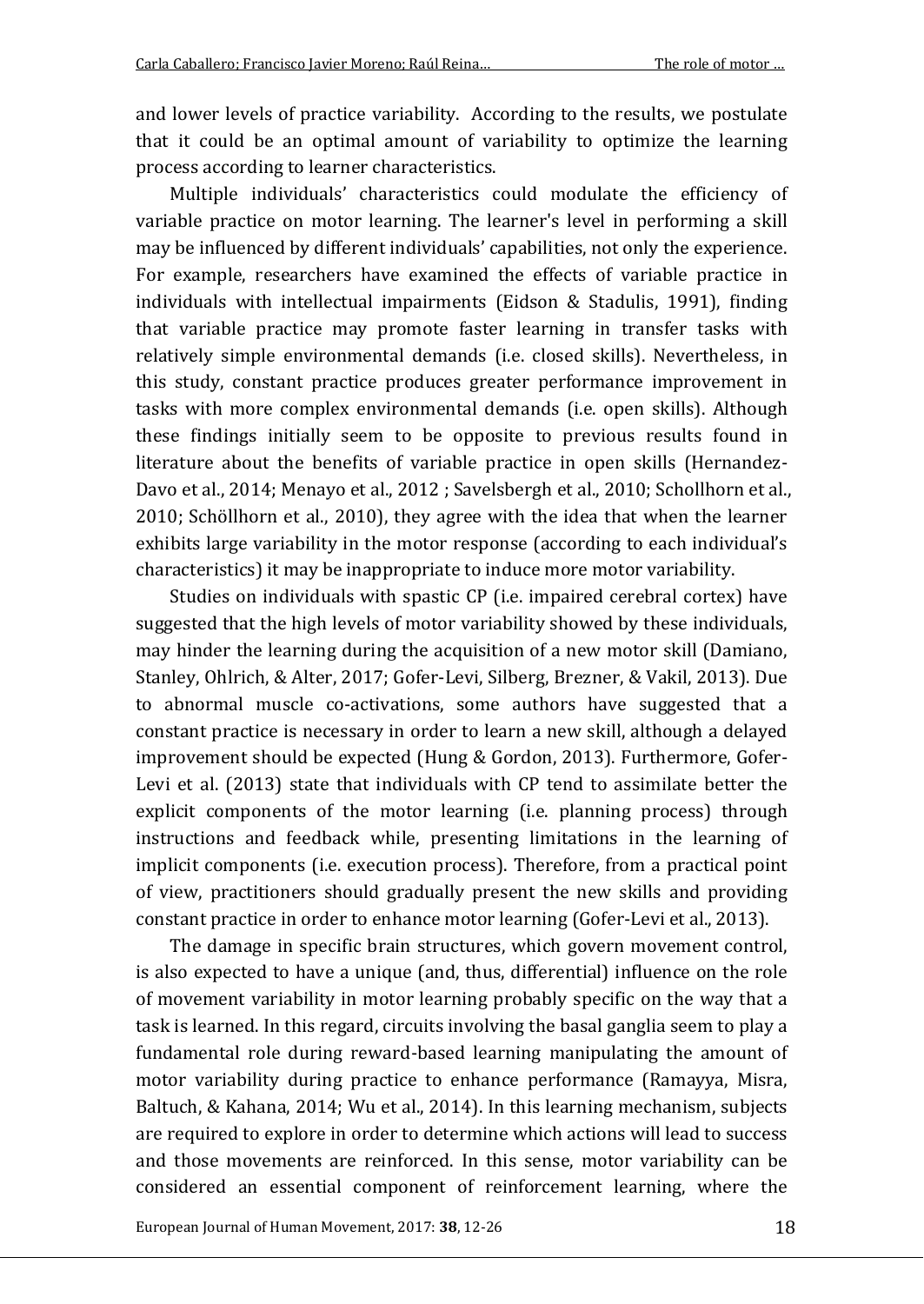exploration necessary to gather knowledge must be balanced with exploitation of the knowledge that has been accrued (Kaelbling, Littman, & Moore, 1996; Sutton & Barto, 1998). Consequently, it would be expected if basal ganglia is damaged, the subjects' ability to manipulate their motor variability for functional purposes during reward-based learning would be hindered. Confirming this hypothesis, Pekny, Izawa, and Shadmehr (2015) found that, although adults with Parkinson disease initially showed similar levels of motor variability during a reward-modulated discrete task than their peers without neurological alterations, when the rewarded target region was modified, they displayed a limited ability to amplify their motor variability to explore the task space and achieve the reward. An interesting question arisen from Chu, Sternad, and Sanger (2013) was that children with impaired basal ganglia (dystonia) were able to move towards an optimal strategy to achieve a good functional variability (as well as their peers without neurological disorders did), during a manipulandum rotating task in which the learning was not based on reward mechanisms but in the perception of the error.

Error-based adaptation is another form of learning and probably the most extensively studied in literature. Error-based learning requires subjects to have access to the error arising from their action, and it is typically driven by predictable perturbations to a movement corrected on a trial-by-trial basis (Shadmehr, Huang, & Ahmed, 2016). Error-based adaptation need not be contingent on such exploration and, therefore, variability plays a different role in learning, even when a reduction of the motor variability is required to achieve good performance (Barbado et al., 2017; Wu et al., 2014). Error-based learning not only depends on exploration but individuals' ability to measure and predict the motor error. This type of learning has been related to cerebellar structures of the brain, which seem to play a central role in learning and timing of movements (Broersen et al., 2016). Disorders resulting from the impaired cerebellum (Friedreich Ataxia, CP) tend to cause abnormalities in the scaling of movements and in the coordination of limbs and trunk voluntary movements (Gagnon et al., 2014; Morton & Bastian, 2004). Furthermore, studies conducted with individuals with ataxia (i.e. damage located primarily in the cerebellum) have showen how these individuals presented poor performance and limited learning ability in manual visuomotor tasks (Shmuelof et al., 2012; Therrien, Wolpert, & Bastian, 2016). This indicates that impaired cerebellum impacts on individuals' sensory prediction-error-based learning, and impeding effective responses to a visuomotor disturbance, demonstrating a low sensitivity to error. Based on these results, it has been suggested that, in order to maximize motor learning in this population, the variability of the designed tasks should be reduced as much as possible. Based on the fact that reward-based learning allows learners to adjust their movement without relying on sensory prediction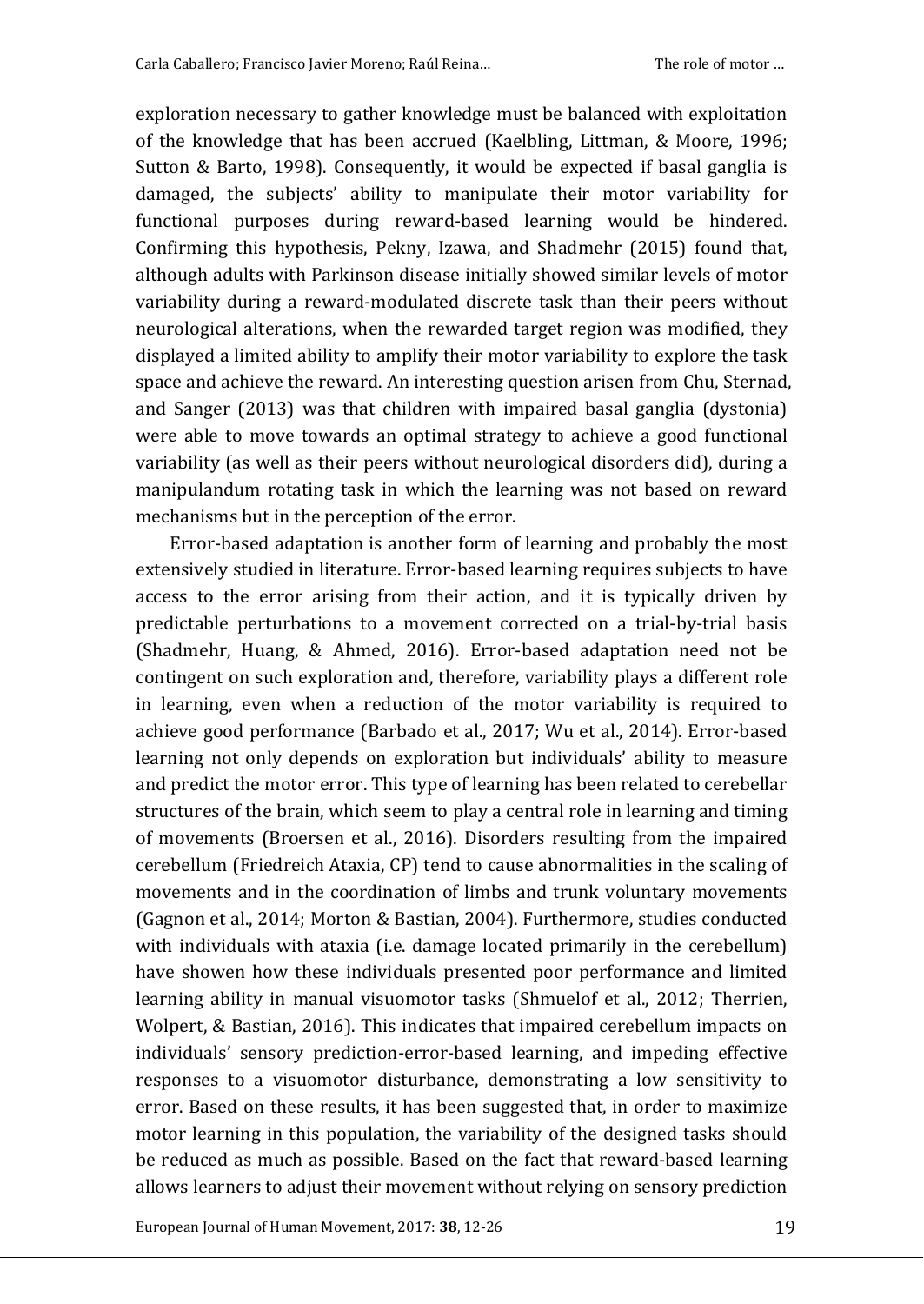mechanisms, some studies have postulated that reinforcement learning might represent an alternative mechanism for motor learning in individuals with cerebellar damage (Izawa & Shadmehr, 2011). Conversely, as it seems to be supported by the differential findings observed in the Pekny et al. (2015) and Chu et al.'s (2013) studies mentioned above, error-based learning could be the best option for motor learning in individuals with basal ganglia disorders. However, the independency between CNS structures and, thus, learning mechanism, does not seem to be as clear. Therrien et al. (2016) found that cerebellar damage indirectly impairs reinforcement learning by the increased motor noise produced by the alteration in the cerebellum. These authors postulate that optimal reinforcement learning requires a balance between exploration variability and motor noise.

In summary, we have tried to show that the functional role of variability in motor learning depends on task constraints and relies on the individuals' intrinsic characteristics. In this instance, we have focused on the intrinsic characteristics of the individual, like the skill level of the participant and their capabilities. The analysis of motor variability can provide useful information to characterize motor performance and learning, but this relation has to be addressed in relation to the different motor capabilities of the individuals, either due to their performance level or due to alterations in voluntary movement control. Examining how the process of skill learning can be enhanced is not only of theoretical interest, but may also have practical implications in motor learning and neurorehabilitation (Shishov, Melzer, & Bar-Haim, 2017). Interventions in which variability is experimentally manipulated according to the individuals' characteristics remain a poorly explored area, especially in populations with diverse capabilities (Chu et al., 2013). Future research is needed to clarify the functionality of variable practice as a tool to optimize learning rate.

### **REFERENCES**

- Andalman, A. S., & Fee, M. S. (2009). A basal ganglia-forebrain circuit in the songbird biases motor output to avoid vocal errors. *Proceedings of the National Academy of Science U S A, 106*(30), 12518-12523. doi:10.1073/pnas.0903214106
- Barbado, D., Caballero, C., Moreside, J. M., Vera-García, F. J., & Moreno, F. J. (2017). Can be the structure of motor variability predict learning rate? *Journal of Experimental Psychology: Human Perception and Performance, 43*(3), 596-607.
- Barbado, D., Sabido, R., Vera-Garcia, F. J., Gusi, N., & Moreno, F. J. (2012). Effect of increasing difficulty in standing balance tasks with visual feedback on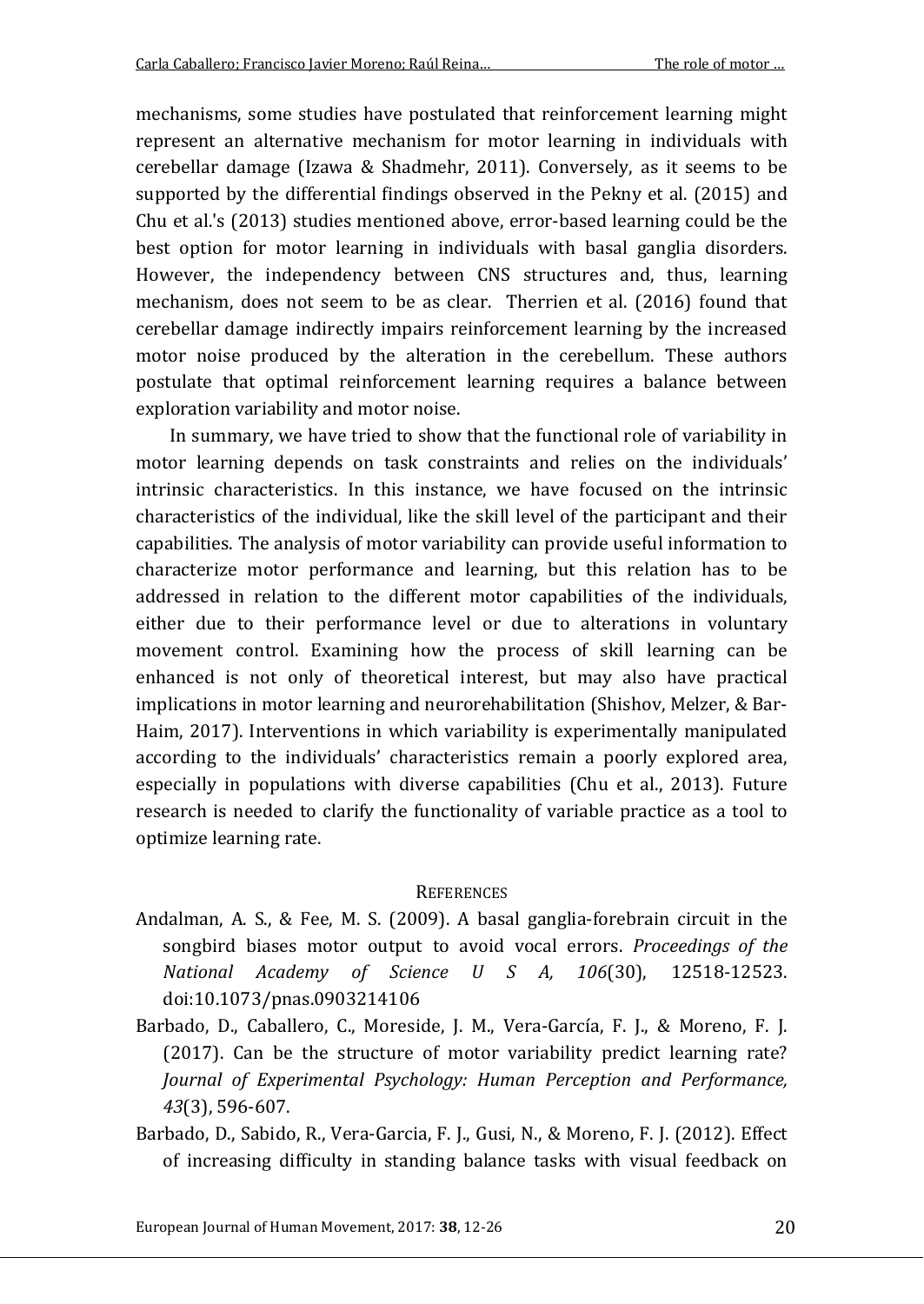postural sway and EMG: complexity and performance. *Human of Movement Science, 31*(5), 1224-1237. doi:10.1016/j.humov.2012.01.002

- Bauer, H. U., & Schöllhorn, W. (1997). Self-Organizing Maps for the Analysis of Complex Movement Patterns. *Neural Processing Letters, 5*, 193-199.
- Borg, F. G., & Laxaback, G. (2010). Entropy of balance--some recent results. *Journal of Neuroengineering and Rehabilitation, 7*, 38. doi:10.1186/1743- 0003-7-38
- Brady, F. (2004). Contextual interference: a meta-analytic study. *Perceptual Motor Skills, 99*(1), 116-126. doi:10.2466/pms.99.1.116-126
- Broersen, R., Onuki, Y., Abdelgabar, A. R., Owens, C. B., Picard, S., Willems, J., . . . De Zeeuw, C. I. (2016). Impaired Spatio-Temporal Predictive Motor Timing Associated with Spinocerebellar Ataxia Type 6. *PLoS One, 11*(8), e0162042. doi:10.1371/journal.pone.0162042
- Caballero, C., Barbado, D., Davids, K., & Moreno, F. J. (2016). Variations in task constraints shape emergent performance outcomes and complexity levels in balancing. *Experimental Brain Research, 234*(6), 1611-1622. doi:10.1007/s00221-016-4563-2
- Caballero, C., Barbado, D., & Moreno, F. J. (2014). Non-linear tools and methodological concerns measuring human movement variability: an overview. *European Journal of Human Movement, 32*, 61-81.
- Caballero, C., Barbado, D., & Moreno, F. J. (2015). What COP and Kinematic Parameters Better Characterize Postural Control in Standing Balance Tasks? *Journal of Motor Behavior, 47*(6), 550-562. doi: 10.1080/ 00222895.2015.1014545
- Chu, V. W., Sternad, D., & Sanger, T. D. (2013). Healthy and dystonic children compensate for changes in motor variability. *Journal of Neurophysiology, 109*(8), 2169-2178. doi:10.1152/jn.00908.2012
- Churchland, M. M., Afshar, A., & Shenoy, K. V. (2006). A central source of movement variability. *Neuron, 52*(6), 1085-1096. doi: 10.1016/ j.neuron.2006.10.034
- Damiano, D. L., Stanley, C. J., Ohlrich, L., & Alter, K. E. (2017). Task-Specific and Functional Effects of Speed-Focused Elliptical or Motor-Assisted Cycle Training in Children With Bilateral Cerebral Palsy: Randomized Clinical Trial. *Neurorehabilitation and Neural Repair*, 1545968317718631. doi:10.1177/1545968317718631
- Davids, K., Bennett, S., & Newell, K. M. (2006). *Movement system variability*. Champaign: Human kinetics.
- Davids, K., Glazier, P., Araujo, D., & Bartlett, R. (2003). Movement systems as dynamical systems: the functional role of variability and its implications for sports medicine. *Sports Medicine, 33*(4), 245-260.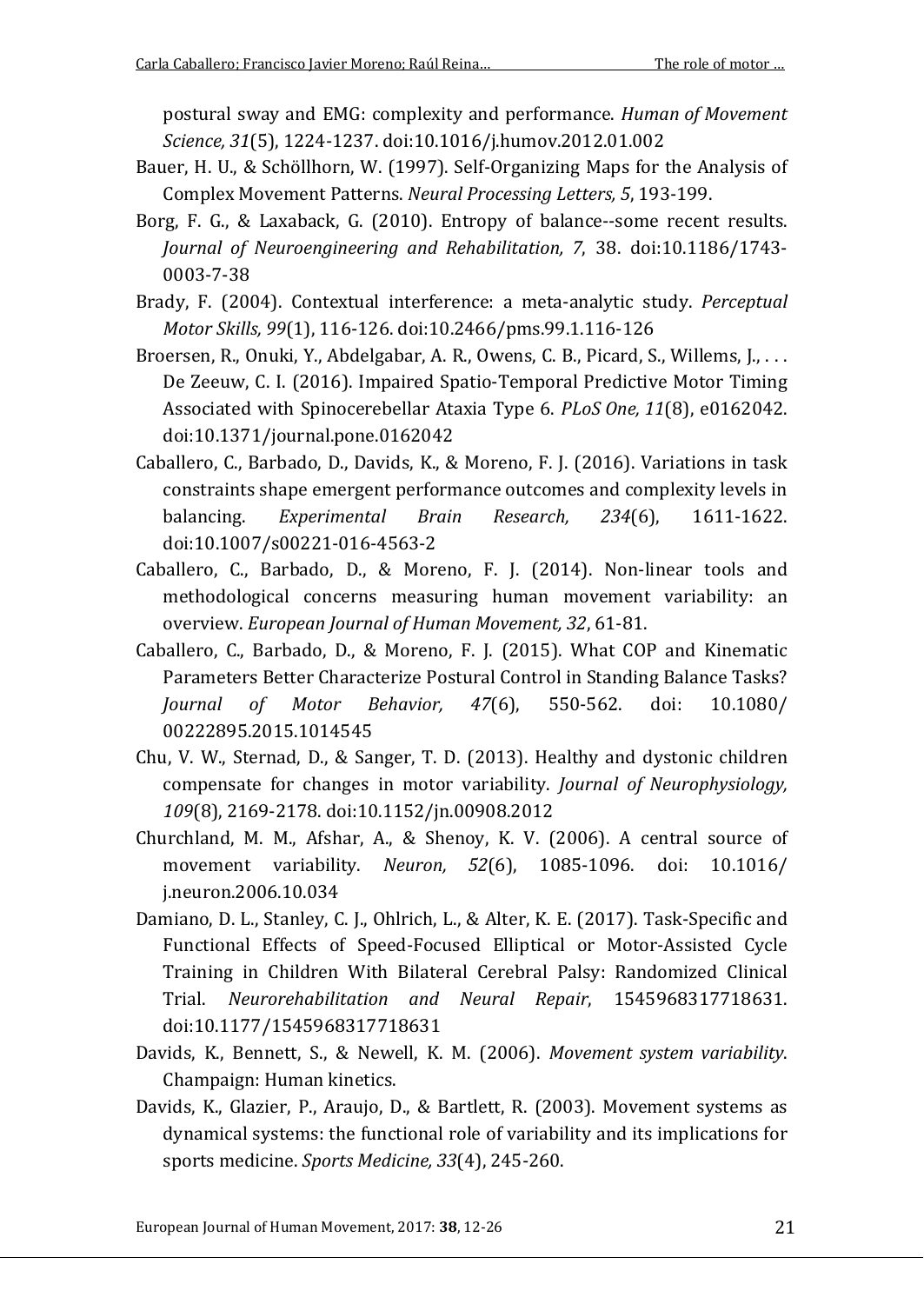- Dhawale, A. K., Smith, M. A., & Olveczky, B. P. (2017). The Role of Variability in Motor Learning. *Annual Review of Neuroscience, 40*. doi:10.1146/annurevneuro-072116-031548
- Douvis, S. J. (2005). Variable practice in learning the forehand drive in tennis. *Perceptual Motor Skills, 101*(2), 531-545. doi:10.2466/pms.101.2.531-545
- Duarte, M., & Sternad, D. (2008). Complexity of human postural control in young and older adults during prolonged standing. *Experimental Brain Research, 191*(3), 265-276. doi:10.1007/s00221-008-1521-7
- Edwards, C., & Hodges, N. (2012). Acquiring a novel coordination movement with non-task goal related variability. *The Open Sports Sciences Journal, 5*, 1- M7.
- Eidson, T. A., & Stadulis, R. E. ( 1991). Effects of variability of practice on the transfer and performance of open and closed motor skills. *Adapted physical activity quarterly,, 8*(4), 342-356.
- Elfaqir, F. (1982). Effet de la specificit& et de la variabilite de la pratique sur l'apprentissage dun geste global [The effect of specificity and variability of practice on the acquisition of a gross motor skill]. *Unpublished thesis (MSC. Physical Education), University of Montreal, Montreal, Canada*.
- Faisal, A. A., Selen, L. P., & Wolpert, D. M. (2008). Noise in the nervous system. *Nature Review of Neuroscience, 9*(4), 292-303. doi:10.1038/nrn2258
- Gagnon, C., Lavoie, C., Lessard, I., Mathieu, J., Brais, B., Bouchard, J. P. & Lambercy, O. (2014). The Virtual Peg Insertion Test as an assessment of upper limb coordination in ARSACS patients: a pilot study. *Journal of Neurology Science, 347*(1-2), 341-344. doi:10.1016/j.jns.2014.09.032
- Garcia-Herrero, J. A., Sabido, R., Barbado, D., Martinez, I., & Moreno, F. J. (2016). The load of practice variability must be regulated in relation with learner expertise. *International Journal of Sport Psychology, 47*(6), 559-570.
- Gentile, A. M. (1972). A working model of skill acquisition with application to teaching. *Quest,, 17*(1), 3-23.
- Gofer-Levi, M., Silberg, T., Brezner, A., & Vakil, E. (2013). Deficit in implicit motor sequence learning among children and adolescents with spastic cerebral palsy. *Research in developmental disabilities 34*(11), 3672-3678.
- Goldberger, A. L., Peng, C. K., & Lipsitz, L. A. (2002). What is physiologic complexity and how does it change with aging and disease? *Neurobiology of Aging, 23*(1), 23-26.
- Harris, C. M., & Wolpert, D. M. (1998). Signal-dependent noise determines motor planning. *Nature, 394*(6695), 780-784. doi:10.1038/29528
- Hernandez-Davo, H., Urban, T., Sarabia, J. M., Juan-Recio, C., & Moreno, F. J. (2014). Variable training: effects on velocity and accuracy in the tennis serve. *Journal of Sports Science, 32*(14), 1383-1388. doi:10.1080/02640414.2014.891290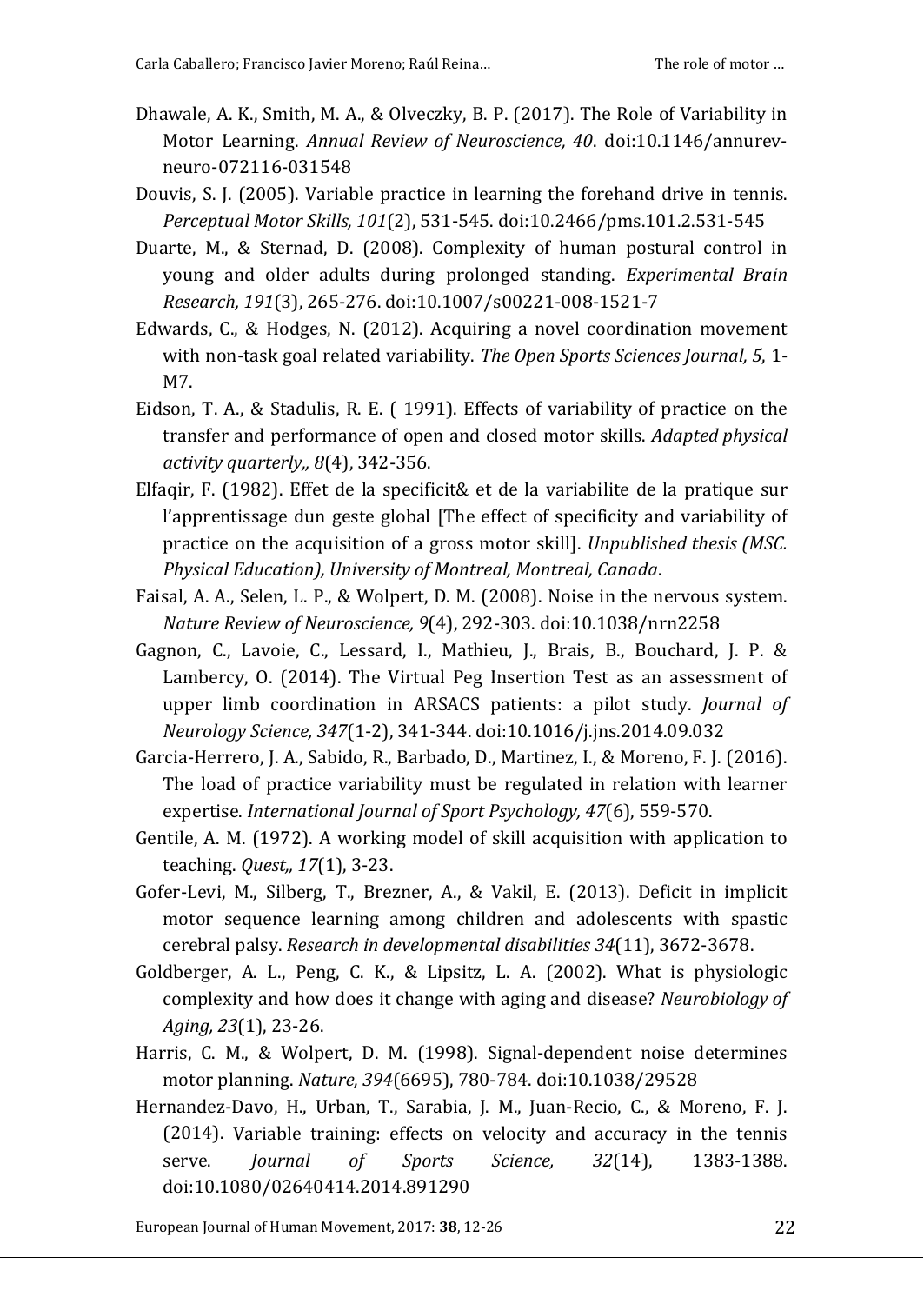- Hung, Y. C., & Gordon, A. M. (2013). Motor learning of a bimanual task in children with unilateral cerebral palsy. *Res Dev Disabil, 34*(6), 1891-1896. doi:10.1016/j.ridd.2013.03.008
- Izawa, J., & Shadmehr, R. (2011). Learning from sensory and reward prediction errors during motor adaptation. *PLoS Computational Biology, 7*(3), e1002012. doi:10.1371/journal.pcbi.1002012
- Johnson, R., & McCabe, J. (1982). Schema theory: A test of the hypothesis, variation in practice. *Perceptual and Motor Skills, 55*(1), 231-234.
- Kaelbling, L. P., Littman, M. L., & Moore, A. W. (1996). Reinforcement learning: a survey. *Journal of artificial intelligence research, 4*(237–285).
- Kerr, R., & Booth, B. (1978). Specific and varied practice of motor skill. *Percept Mot Skills, 46*(2), 395-401.
- Lee, T. D., Magill, R. A., & Weeks, D. J. (1985). Influence of practice schedule on testing schema theory predictions in adults. *Journal of motor behavior, 17*(3), 283-299.
- Mandelblat-Cerf, Y., Paz, R., & Vaadia, E. (2009). Trial-to-trial variability of single cells in motor cortices is dynamically modified during visuomotor adaptation. *The Journal of Neuroscience, 29*(48), 15053-15062.
- Manor, B., Costa, M. D., Hu, K., Newton, E., Starobinets, O., Kang, H. G., . . . Lipsitz, L. A. (2010). Physiological complexity and system adaptability: evidence from postural control dynamics of older adults. *Journal of Applied Physiology (1985), 109*(6), 1786-1791. doi:10.1152/japplphysiol.00390.2010
- Menayo, R., Moreno, F., Fuentes, J., Reina, R., & Damas, J. S. (2012 ). Relationship between motor variability, accuracy and ball speed in the tennis serve. *Journal of Human Kinetics,, 33*, 45-53.
- Moreno, F. J., & Ordoño, E. M. (2015). Variability and practice load in motor learning. *RICYDE. Revista Internacional de Ciencias del Deporte, 39*(11), 62- 78.
- Moreno, F. J., Peláez, M., Urbán, T., & Reina, R. (2011). *Different levels of variability versus specificity of practice applied to increase the performance under statics task constraints*. Paper presented at the In 16th Annual European Congress of Sport Sciences Liverpool., Liverpool.
- Morton, S. M., & Bastian, A. J. (2004). Cerebellar control of balance and locomotion. *Neuroscientist, 10*(3), 247-259. doi:10.1177/1073858404263517
- Newell, K. M., & Vaillancourt, D. E. (2001). Dimensional change in motor learning. *Human of Movement Science, 20*(4-5), 695-715.
- Osborne, L. C., Lisberger, S. G., & Bialek, W. (2005). A sensory source for motor variation. *Nature, 437*(7057), 412-416. doi:10.1038/nature03961
- Pekny, S. E., Izawa, J., & Shadmehr, R. (2015). Reward-dependent modulation of movement variability. *Journal of Neuroscience, 35*(9), 4015-4024. doi:10.1523/JNEUROSCI.3244-14.2015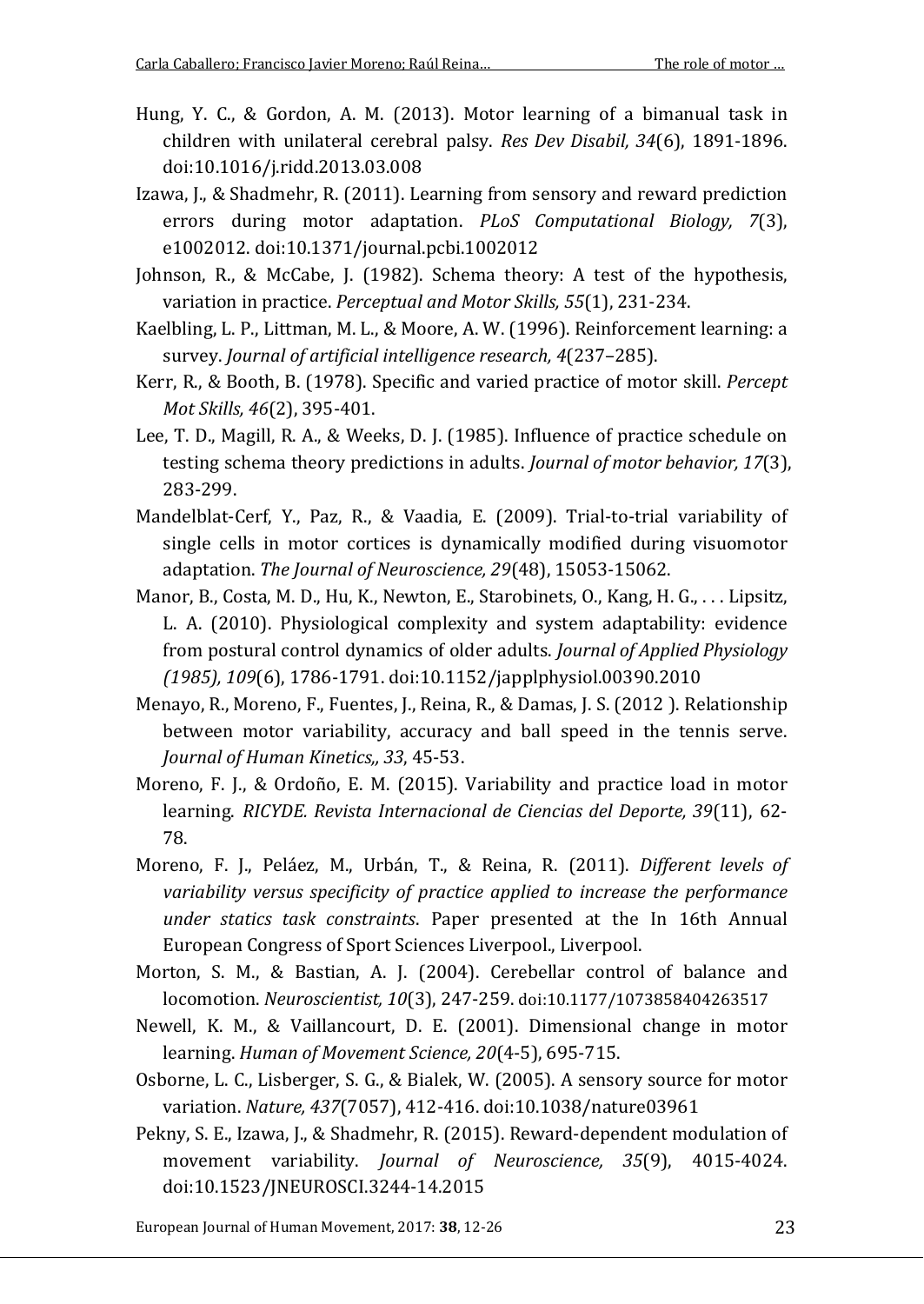- Pigott, R. E., & Shapiro, D. C. (1984). Motor schema: The structure of the variability session. *Research quarterly for exercise and sport, 55*(1), 41-45.
- Ramayya, A. G., Misra, A., Baltuch, G. H., & Kahana, M. J. (2014). Microstimulation of the human substantia nigra alters reinforcement learning. *Journal of Neuroscience, 34*(20), 6887-6895. doi:10.1523/JNEUROSCI.5445-13.2014
- Ranganathan, R., & Newell, K. M. (2013). Changing up the routine: interventioninduced variability in motor learning. *Exercise and sport sciences reviews, 41*(1), 64-70.
- Reina, R., Sarabia, J. M., Yanci, J., Garcia-Vaquero, M. P., & Campayo-Piernas, M. (2015). Change of Direction Ability Performance in Cerebral Palsy Football Players According to Functional Profiles. *Frontiers in Physiology, 6*, 409. doi:10.3389/fphys.2015.00409
- Renart, A., & Machens, C. K. (2014). Variability in neural activity and behavior. *Current Opinion in Neurobiology, 25*, 211-220. doi:10.1016/j.conb.2014.02.013
- Riley, M. A., & Turvey, M. T. (2002). Variability of determinism in motor behavior. *Journal of Motor Behavior, 34*(2), 99-125. doi:10.1080/00222890209601934
- Savelsbergh, G. J., Kamper, W. J., Rabius, J., De Koning, J. J., & Schöllhorn, W. ( 2010). A new method to learn to start in speed skating: A differencial learning approach. *International Journal of Sport Psychology, 41*(4)), 415- 427.
- Schmidt, R. A. (1975). A schema theory of discrete motor skill learning. *Psychological Review, 82*(4), 225-260.
- Schmidt, R. A., Zelaznik, H., Hawkins, B., Frank, J. S., & Quinn, J. T., Jr. (1979). Motor-output variability: a theory for the accuracy of rapid motor acts. *Psychology Review, 47*(5), 415-451.
- Schollhorn, W. I., Beckmann, H., & Davids, K. (2010). Exploiting system fluctuations. Differential training in physical prevention and rehabilitation programs for health and exercise. *Medicina (Kaunas), 46*(6), 365-373.
- Schöllhorn, W. I., Beckmann, H., Janssen, D., & Drepper, J. (2010). Stochastic perturbations in athletics field events enhance skill acquisition. In I. Renshaw, K. Davids, & G. J. Savelsbergh (Eds.), *Motor learning in practice: A constraints-led approach*. Chicago: Routledge.
- Seifert, L., Button, C., & Davids, K. (2013). Key properties of expert movement systems in sport: an ecological dynamics perspective. *Sports Medicine, 43*(3), 167-178. doi:10.1007/s40279-012-0011-z
- Shadmehr, R., Huang, H. J., & Ahmed, A. A. (2016). A representation of effort in decision-making and motor control. *Current biology, 26*(14), 1929-1934.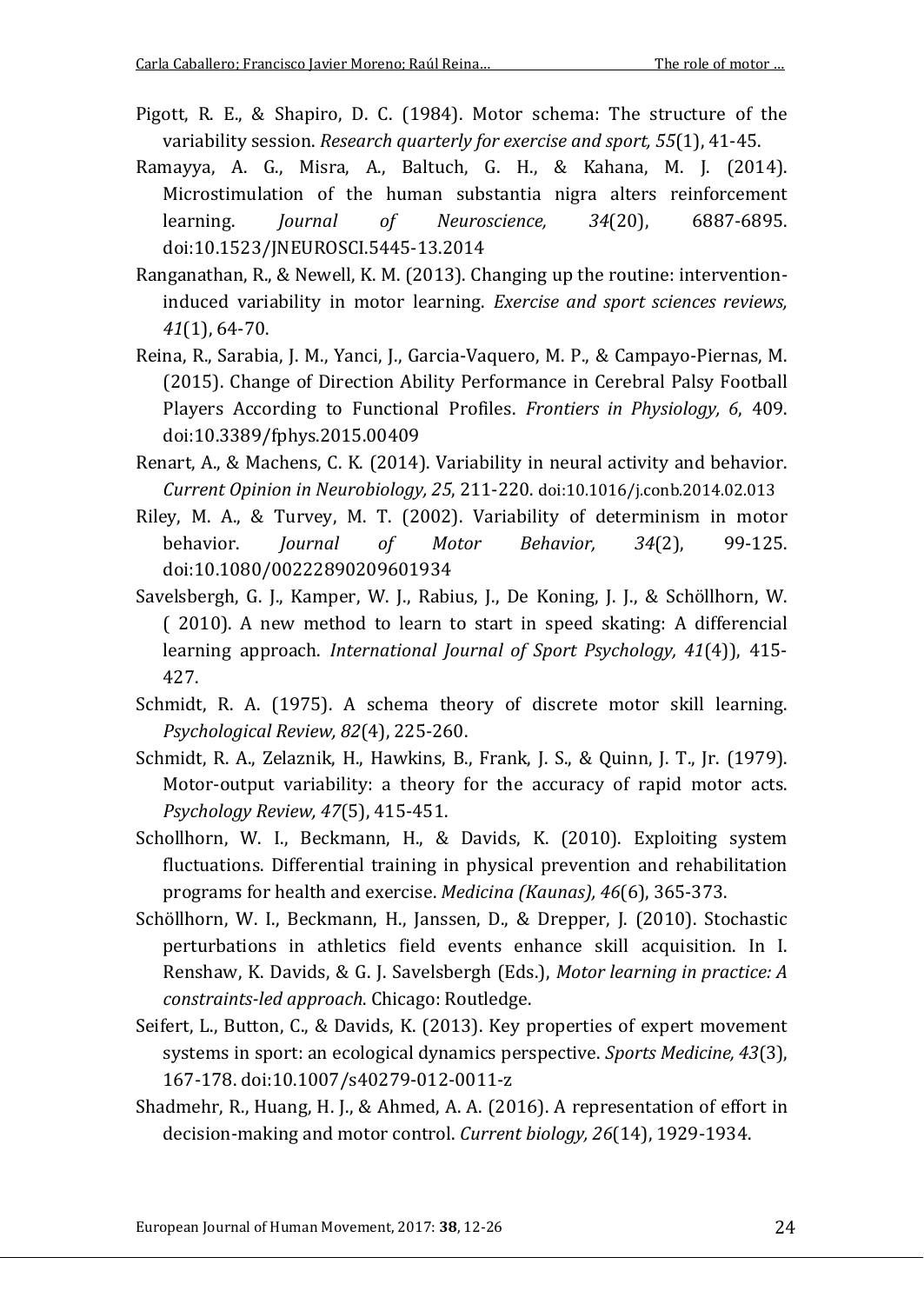- Shapiro, D., Schmidt, R., Kelso, J., & Clark, J. (1982). The schema theory: Recent evidence and developmental implications. *The development of movement control and coordination*, 113-150.
- Shea, C. H., Lai, Q., Wright, D. L., Immink, M., & Black, C. (2001). Consistent and variable practice conditions: effects on relative and absolute timing. *Journal of Motor Behavior, 33*(2), 139-152. doi:10.1080/00222890109603146
- Shishov, N., Melzer, I., & Bar-Haim, S. (2017). Parameters and Measures in Assessment of Motor Learning in Neurorehabilitation; A Systematic Review of the Literature. *Frontiers in Human Neuroscience, 11*, 82. doi:10.3389/fnhum.2017.00082
- Shmuelof, L., Krakauer, J. W., & Mazzoni, P. (2012). How is a motor skill learned? Change and invariance at the levels of task success and trajectory control. *Journal of Neurophysiology, 108*(2), 578-594. doi:10.1152/jn.00856.2011
- Sober, S. J., Wohlgemuth, M. J., & Brainard, M. S. (2008). Central contributions to acoustic variation in birdsong. *Journal of Neuroscience, 28*(41), 10370- 10379. doi:10.1523/JNEUROSCI.2448-08.2008
- Stein, R. B., Gossen, E. R., & Jones, K. E. (2005). Neuronal variability: noise or part of the signal? *Nature Review Neuroscience, 6*(5), 389-397. doi:10.1038/nrn1668
- Stergiou, N., & Decker, L. M. (2011). Human movement variability, nonlinear dynamics, and pathology: is there a connection? *Human Movement Science, 30*(5), 869-888. doi:10.1016/j.humov.2011.06.002
- Stergiou, N., Harbourne, R., & Cavanaugh, J. (2006). Optimal movement variability: a new theoretical perspective for neurologic physical therapy. *Journal of Neurologic Physical Therapy, 30*(3), 120-129.
- Stins, J. F., Michielsen, M. E., Roerdink, M., & Beek, P. J. (2009). Sway regularity reflects attentional involvement in postural control: effects of expertise, vision and cognition. *Gait & Posture, 30*(1), 106-109. doi:10.1016/j.gaitpost.2009.04.001
- Sutton, R. S., & Barto, A. G. (1998). *Introduction to reinforcement learning* (Vol. 135). Cambridge: MIT Press.
- Therrien, A. S., Wolpert, D. M., & Bastian, A. J. (2016). Effective reinforcement learning following cerebellar damage requires a balance between exploration and motor noise. *Brain, 139*(Pt 1), 101-114. doi:10.1093/brain/awv329
- Van Orden, G. C., Holden, J. G., & Turvey, M. T. (2003). Self-organization of cognitive performance. *Journal of Experimental Psychology: General, 132*(3), 331-350. doi:10.1037/0096-3445.132.3.331
- Van Rossum, J. H. (1990). Schmidt's schema theory: The empirical base of the variability of practice hypothesis: A critical analysis. *Human Movement Science, 9*(3), 387-435.